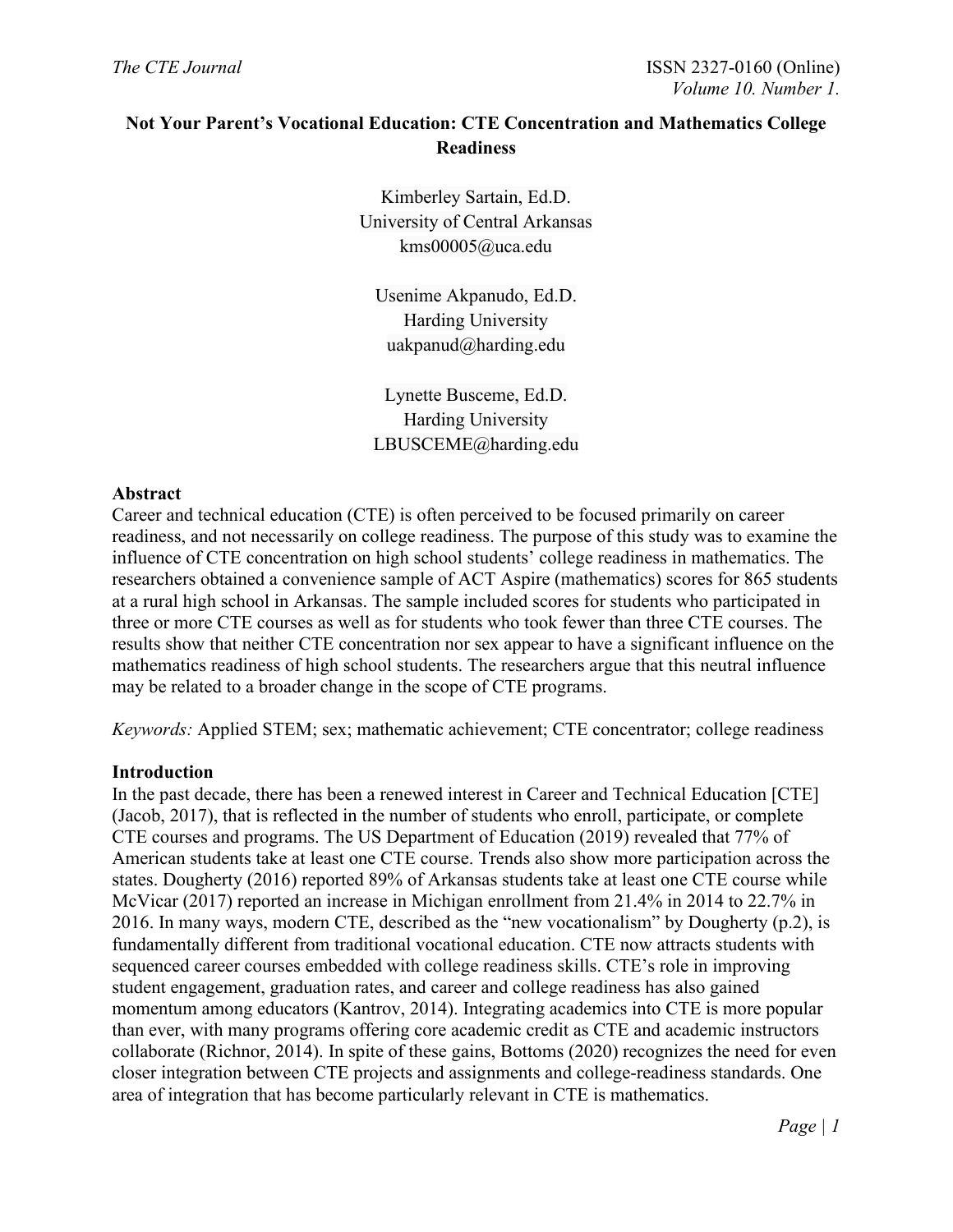Mathematics achievement at the high school level has always been an area of concern for educators and researchers. In a recent study, Cogan, et al, (2019) observed a strong connection between exposure to a rigorous mathematics curriculum, real-world applications of mathematical concepts and the mathematics literacy of high school students. Ironically, the National Center for Education Statistics (NCES, 2019) revealed a stagnation of 12th-grade scores on the National Assessment of Educational Progress in mathematics between 2015 and 2019. In fact, 40% of the scores were at Below Basic performance levels. Moreover, scores decreased among lowerperforming students at the 10th and 25th percentiles. Furthermore, when compared to students in 79 other countries, US students ranked 31st in math literacy (Richards, 2020). Efforts to curb this trend have focused on reforms in mathematics instructional methods. This includes improved reasoning and problem-solving skills through activity-based learning (Jonsson & Johan, 2014). Modern CTE courses, therefore, integrate standards-based academic content such as mathematics into cooperative, problem-based, and project-based learning. In this regard, CTE courses can play a role in improving mathematics college readiness. This may explain why the US Department of Education (2019) observed that CTE concentrators were as likely as nonconcentrators to complete a four-year degree. Additionally, the department found concentrators to be more likely than their peers to complete an associate's degree and earn a higher annual income after eight years.

## **Review of Literature**

## **Not Your Parent's CTE**

Modern CTE offerings differ from the vocational education of the past. One way is the designation of a CTE participant and a concentrator. In CTE, the term "participant" refers to a student who has earned at least one CTE credit. A "concentrator", on the other hand, is a student earning two or more CTE credits within a program of study (US Department of Education, 2019). Yet, states may require students to take more than the minimum two credits to be a concentrator. For example, in Arkansas, a CTE concentrator is any student who earns three credits in a program of study (Arkansas Department of Education [ADE], 2021). Dougherty (2016) noted that CTE students in Arkansas were offered 62 programs of study; states can decide which programs of study to offer, the courses included, and credits necessary to be a concentrator. Whereas in Oregon, concentrators only have to earn "...one or more CTE credits in a single secondary CTE program" (Arnerson, et al., 2020, p. ii). CTE concentrators have many course options within the programs of study, making CTE more appealing than ever.

Another way modern CTE offerings are different is through programs of study. CTE offers different programs of study so students enroll in courses that relate to their interests and career pathways. The National Assessment of Career and Technical Education's final report to Congress in 2009 found 85% of high school students completed one or more CTE courses, 76% earned at least one CTE credit, and of these, 19% were CTE concentrators who earned at least three credits in one CTE program (US Department of Education, 2014). A few years later, the US Department of Education (2019) reported 77% of students taking at least one CTE credit. While more students are participating and becoming concentrators in CTE, they continue to take advanced academic courses in subjects like mathematics. In fact, Aliaga et al. (2012) found students who took three CTE credits or more also took higher levels of mathematics. This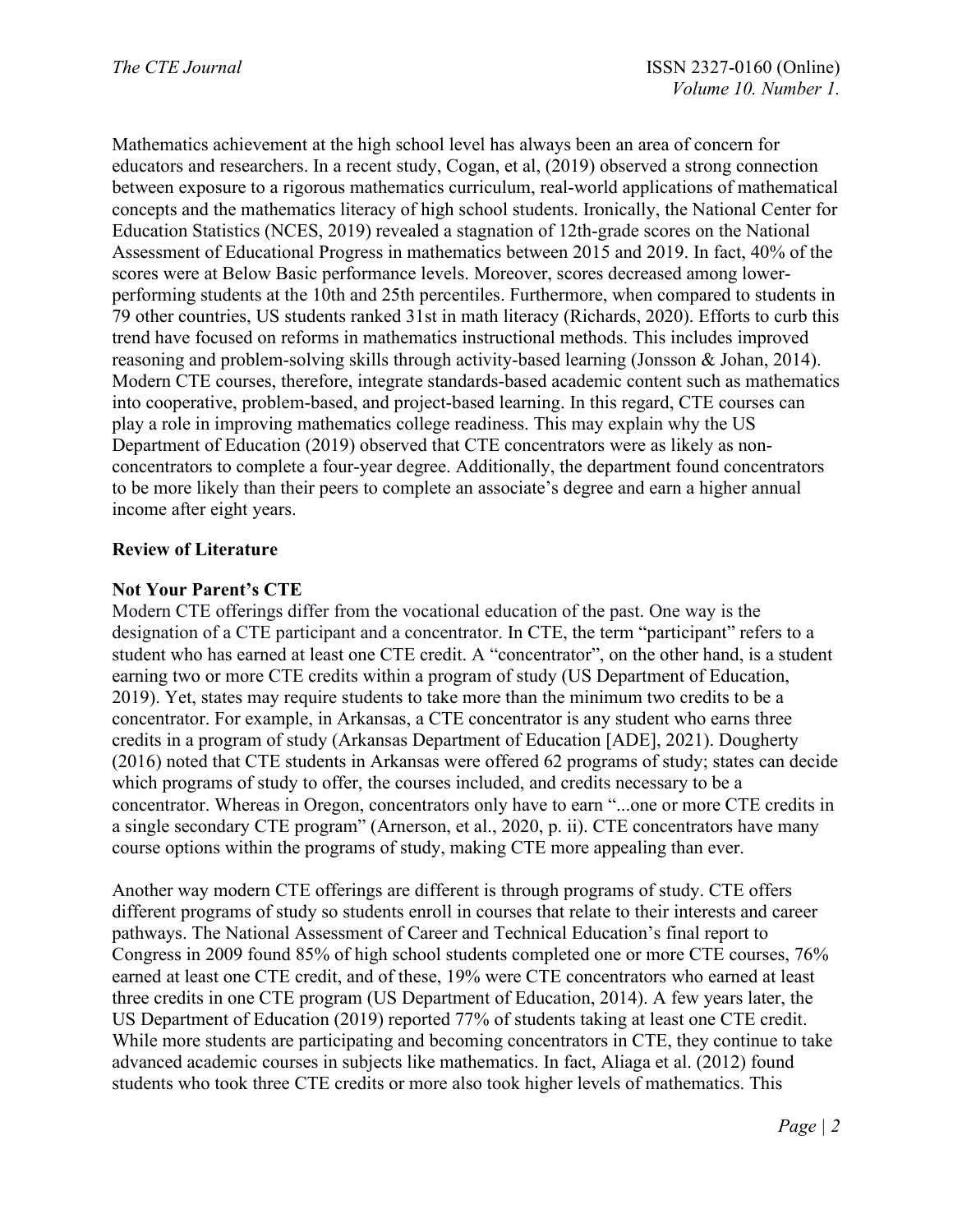reinforces the idea that CTE and academics can work well together. The US Department of Education (2014) reported CTE concentrators accounted for 14% of students completing a higher-level mathematics course in ninth grade compared to 24% having completed a lower-level course or no mathematics course at all. As CTE concentrators learn career readiness skills, they are also learning how academics, such as mathematics, relate to different career pathways.

## **CTE and STEM- Making Connections for Tomorrow's Workforce**

As in traditional academic courses, CTE programs incorporate STEM subjects like mathematics, but deliver the content through hands-on, real-world activities (Bozick & Dalton, 2013; Gottfried, et al., 2014). In fact, according to *CTE is your STEM strategy* (2013), STEM should not be viewed as a separate program from CTE because high-quality CTE programs can provide students with a strong foundation for STEM skills and competencies. This connection between CTE and STEM is crucial as over the last decade, graduates with STEM-related training have been projected to be in high demand (Snyder et al., 2016). Additionally, Rothwell (2013) reported the Brookings Institute estimated that by 2011, 20% percent of all jobs required a high level of knowledge in the STEM fields. Half of which require a bachelor's degree but nearly all of which pay well above the national median salary. Furthermore, Yoon Yoon and Strobel (2017) believe STEM programs within CTE will open pipelines to supply America with motivated and prepared students, thus strengthening the US workforce. High school students in STEM related modern CTE programs stand to benefit from this strong connection as they prepare for college and career opportunities.

### **The Intersection of CTE Concentration, Sex, and Mathematics Performance**

Modern CTE courses differ from traditional vocational education because they equally attract both male and female students. Although Plasman et al. (2020) found that nationwide, the gap between male and female student enrollment in CTE courses has remained about the same over the last decade; in states such as California (Reed et al., 2018) and Oregon (Arneson et al.,2020), male students continue to outnumber their female counterparts in CTE courses. However, in Arkansas, Dougherty (2016) found that CTE students were more likely to be female than male. Given these disparities, understanding gender differences in CTE participation requires looking beyond the overall enrollment figures.

Common stereotypes hold that males and females perform better in certain classes may not be entirely unfounded. For example, female students tend to score higher in English and social sciences, while male students score higher in mathematics and science (ACT, 2014). In 2017, the national average ACT score for males in mathematics was 21.2 and 20.4 for females. Male students also outperform female students on all the mathematics subtests (ACT, 2017). In contrast to the national data, the ACT profile report provided by the ADE (2016) shows that 26% of males and 30% of females met mathematics benchmarks.

Beyond this, there is a growing interest in exploring the influence of assessment format on male and female students' mathematics performance. Ghasemi et al. (2019) noted studies that found gender differences are based on the Programme for International Student Assessment (PISA) exam. They argued that no study to date that employed other international mathematics assessment data (e.g., The Trends in International Mathematics and Science Study - TIMSS) supported the difference hypothesis. Ultimately, these types of investigations will lead to better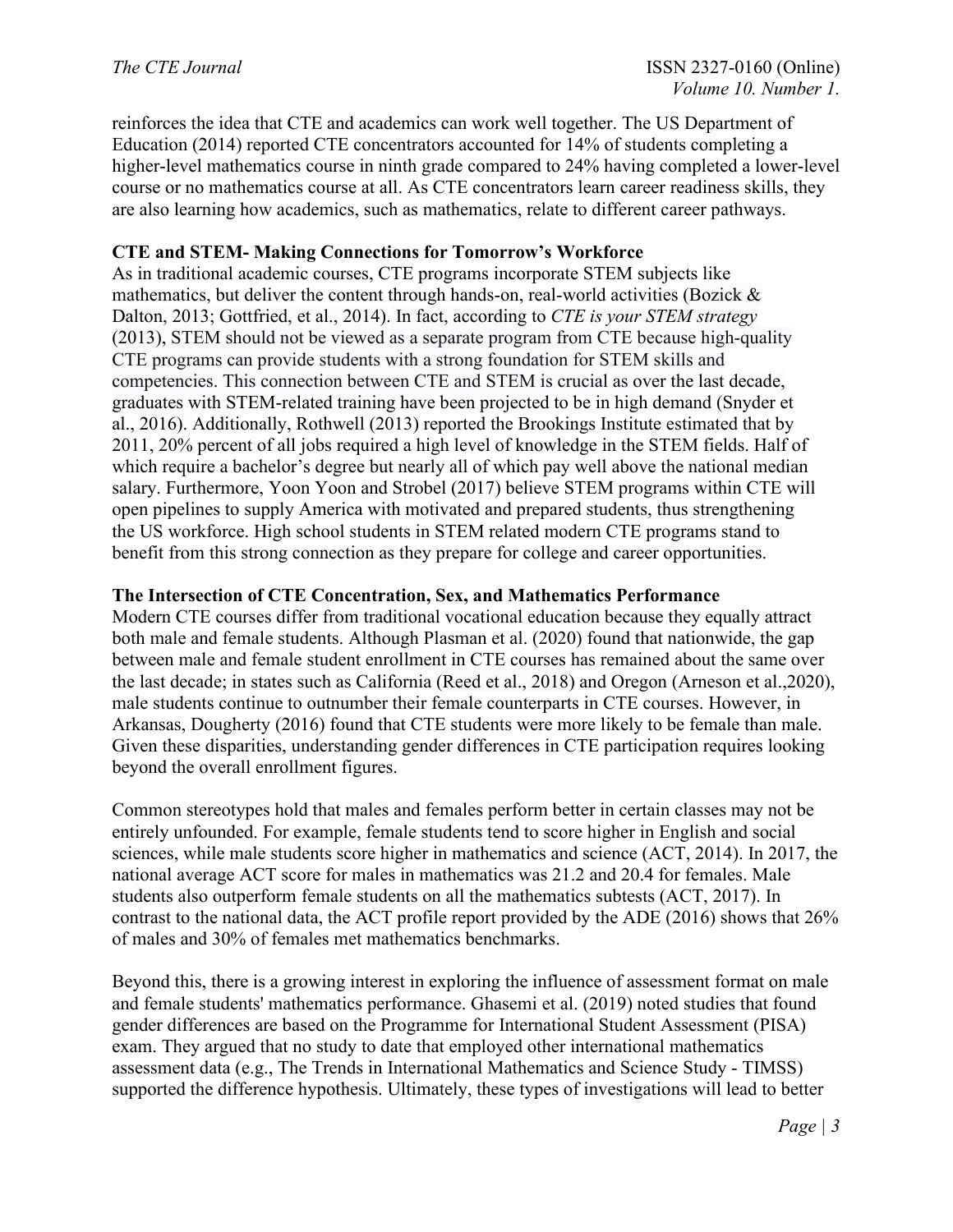insights into gender and mathematics performance. Overall, regardless of gender, current literature suggests positive academic and career outcomes for students who choose to participate in CTE. These trends signal that significant changes are taking place in the academic performance of students who choose to enroll, participate, and concentrate in CTE. In the current study, the researchers focus on college readiness at the 10th and 11th grade levels, as this is the point when high school students begin to hone in on college and career preparation (Wyatt, et al., 2014). Furthermore, exploring college readiness at the senior high school level is consistent with prior research on the topic (Bonner & Thomas, 2017).

## **Research Questions**

To guide the investigation, the researchers developed the following research questions:

RQ1 - To what extent does CTE concentration and sex affect mathematics college readiness among Grade 10 students in Arkansas?

RQ2 - To what extent does CTE concentration and sex affect mathematics college readiness among Grade 11 students in Arkansas?

## **Method**

## **Design and Sampling** A

causal-comparative, non-experimental design was used for this study. The researchers obtained a convenience sample of scores for 865 students in Grade 10 (*n* = 428) and Grade 11 (*n* = 437) at two Arkansas high schools. The demographic characteristics of the four schools used in this study as published by ADE (2020) are provided in Table 1.

#### Table 1

| Demographic                  |                   | School A | School B |
|------------------------------|-------------------|----------|----------|
| Enrollment                   |                   | 749      | 949      |
| Low Income                   |                   | 38%      | 42%      |
| Receive Special<br>Education |                   | 12%      | 10%      |
| Race/Ethnicity               |                   |          |          |
|                              | Native American   | $0.5\%$  | $0.3\%$  |
|                              | Asian             | 1.1%     | $1.4\%$  |
|                              | African American  | $0.5\%$  | 4.5%     |
|                              | Hawaiian/Pacific  | 0.1%     | 4.6%     |
|                              | White             | 93.2%    | 87.7%    |
|                              | Two or More Races | $0.5\%$  | 1.5%     |

*Demographic Characteristics of Schools* 

*Page | 4*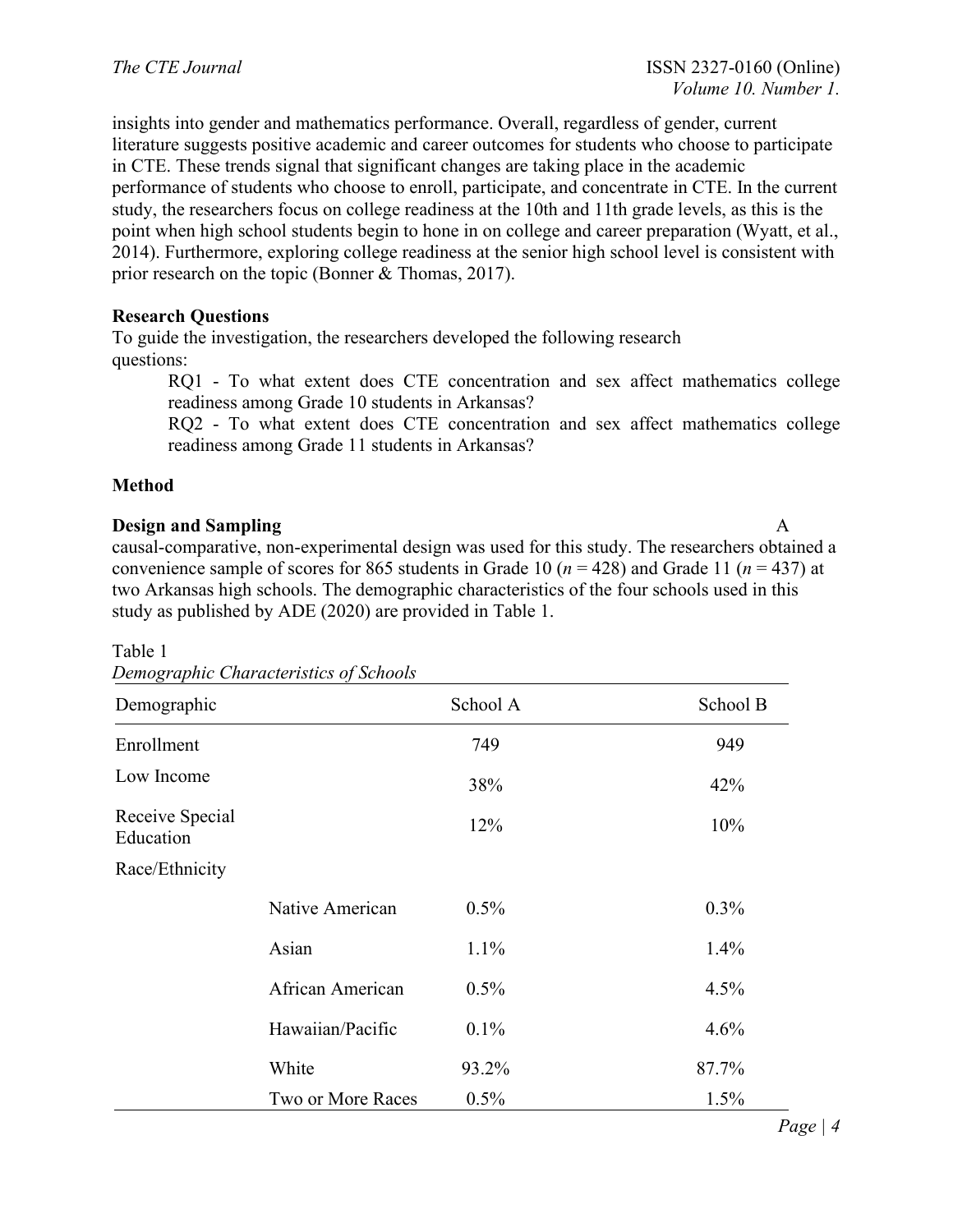Approximately 10-12% of the students at both schools required special education services (not including language support). The sample included scores for students receiving special education services but excluded scores for students identified as English language learners.

## **Measures, Procedure and Data Analysis** *Data* **for** *Data for**Data for*

this study was obtained in the form of scores from the 10th-grade mathematics ACT Aspire and the ACT mathematics subtest. Both assessments are published by ACT Inc. The ACT Aspire is administered to 3rd-10th-grade students in Arkansas (ACT, 2020). It is a norm-referenced test that includes English, Mathematics, Science, Reading and Writing assessments. The mathematics subtest has 60 questions to assess student knowledge and provide insights into student preparedness for the ACT assessment (ACT Aspire, 2016). The ACT is also a norm-referenced test that includes English, Mathematics, Science, Reading and an optional Writing assessment. The mathematics subtest comprises 60 multiple-choice items that cover pre-algebra, quantity, probability, functions, elementary algebra, intermediate algebra, plane geometry, coordinate geometry, statistics, and trigonometry. Scaled scores on the ACT range between 1 and 36 with the benchmark score for the mathematics subtest being 22 (ACT, 2017). By setting benchmarks for subtests, minimum scores help establish achievement levels necessary for student success in first-year college courses.

After receiving Institutional Review Board approval, the records of students' mathematics scores were obtained from the high school administrators. The data were coded, screened, and analyzed using IBM Statistical Packages for the Social Sciences Version 22 (IBM, 2013). To address each research question, the researchers conducted 2 x 2 between- groups factorial ANOVA at a 0.05 level of significance.

## **Results**

## **Research Question One**

To address the first research question, the researchers conducted a 2 x 2 Factorial ANOVA. Researchers examined the assumptions of independence of observations, normality, and homogeneity of variances. No significant outliers were identified in the sample and despite a violation of the assumption of normality, the researchers deemed ANOVA an appropriate method of analysis as it is robust to violations of this assumption under certain conditions (Leech et al., 2011). Table 2 provides a summary of the group means and standard deviations for mathematics achievement of Grade 10 students by CTE concentration and sex.

Table 2

*Descriptive Statistics for Mathematics Achievement by CTE Concentration and Sex of Grade 10 Students* 

| Sex    | <b>CTE</b> Concentration | M      | 87 I |     |
|--------|--------------------------|--------|------|-----|
| Female | Concentrators            | 427.45 | 7.53 | 117 |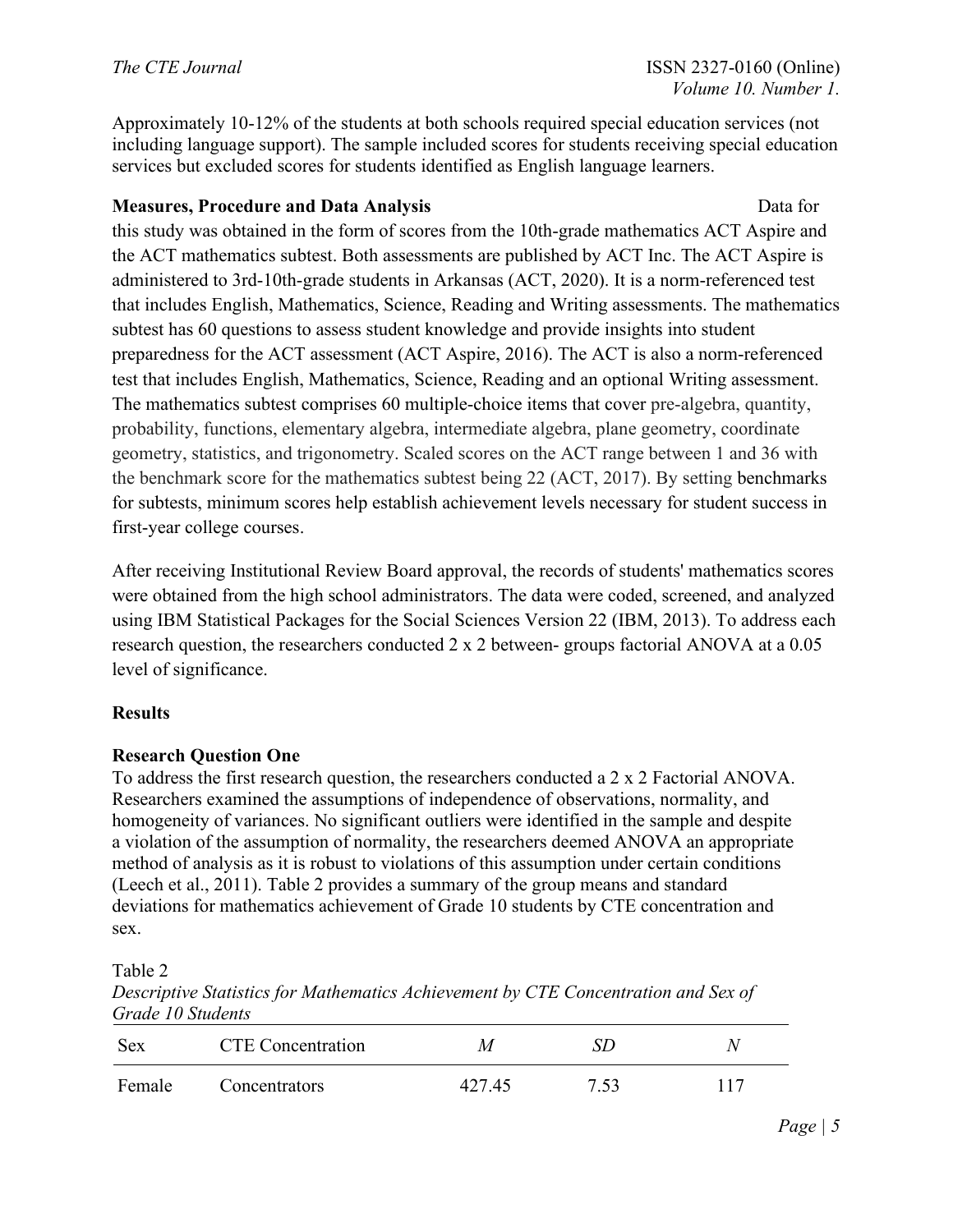|       | Non-Concentrators | 427.64 | 7.96 | 100 |
|-------|-------------------|--------|------|-----|
|       | Total             | 427.54 | 7.71 | 217 |
| Male  | Concentrators     | 426.40 | 8.12 | 117 |
|       | Non-Concentrators | 426.70 | 8.43 | 94  |
|       | Total             | 426.54 | 8.25 | 211 |
| Total | Concentrators     | 426.93 | 7.83 | 234 |
|       | Non-Concentrators | 427.19 | 8.19 | 194 |
|       | Total             | 427.04 | 7.99 | 428 |

Results of Levene's test revealed no violation of homogeneity of variances on mathematics achievement between the groups  $F(3, 424) = 0.912$ ,  $p = .435$ . The results of the ANOVA are displayed in Table 3.

Table 3 *Factorial ANOVA Results of the Mathematics Achievement of Grade 10 Students*

| Source                   | SS              | df             | $M\!S$      | $\,F$ | $\boldsymbol{p}$ | ES     |
|--------------------------|-----------------|----------------|-------------|-------|------------------|--------|
| Intercept                | 77332557.19     | $\overline{1}$ | 77332557.19 |       |                  |        |
| <b>Sex</b>               | 104.86          | $\overline{1}$ | 104.86      | 1.64  | .201             | < 0.01 |
| <b>CTE</b> Concentration | 6.30            | 1              | 6.30        | 0.10  | .754             | < 0.01 |
| Sex*CTE Conc.            | 0.34            | $\overline{1}$ | 0.34        | 0.01  | .942             | < 0.01 |
| Error                    | 27117.81 424    |                | 63.96       |       |                  |        |
| Total                    | 78080271.00 428 |                |             |       |                  |        |

The results revealed that the interaction between CTE concentration and sex was not statistically significant,  $F(1, 424) = 0.005$ ,  $p = .942$ ,  $ES < 0.01$ , with a small effect size. Therefore, the researchers could not reject the interaction null hypothesis. Figure 1 displays the mean mathematics achievement for male and female Grade 10 students by CTE concentration. Analysis of the main effects for CTE concentration and sex revealed no statistically significant effect for either CTE concentration,  $F(1, 424) = 0.01$ ,  $p = .754$ ,  $ES < 0.01$  or sex,  $F(1, 424) =$ 1.64, *p* = .201, *ES* = 0.004 . In summary, for students in Grade 10, neither CTE concentration or sex (in combination or singularly), had a discernable effect on their mathematics achievement.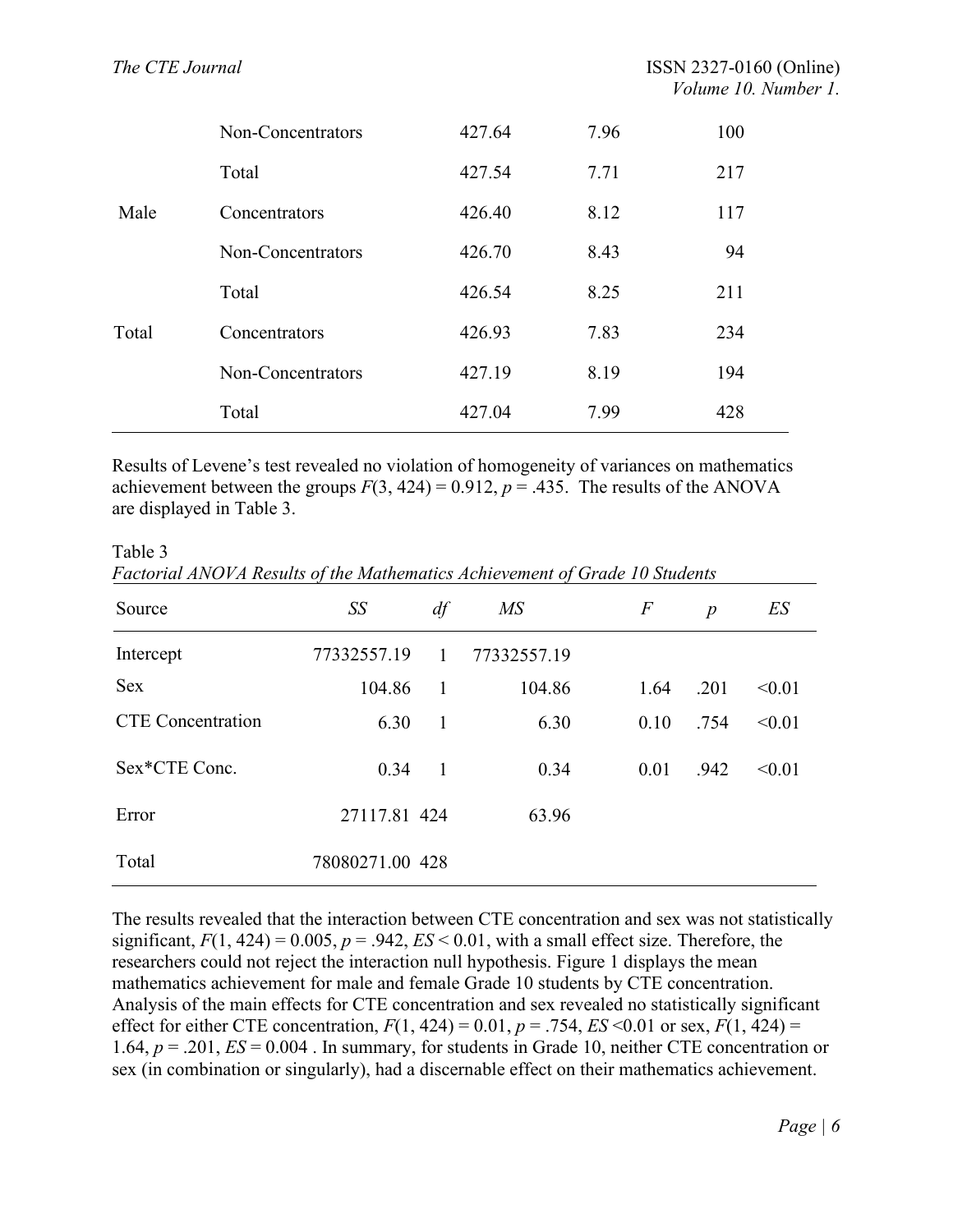## **Research Question Two**

To address the second research question, the researchers also conducted a 2 x 2 factorial between-groups ANOVA. Table 4 provides a summary of the group means and standard deviations for mathematics achievement of Grade 11 students by CTE concentration and sex

#### Table 4

| Descriptive Statistics for Mathematics Achievement by CTE Concentration and Sex of |
|------------------------------------------------------------------------------------|
| Grade 11 Students                                                                  |

| <b>Sex</b> | Program Participation | M     | <i>SD</i> | $\,N$ |
|------------|-----------------------|-------|-----------|-------|
| Female     | Non Concentrators     | 18.12 | 3.51      | 43    |
|            | Concentrators         | 17.63 | 2.74      | 176   |
|            | Total                 | 17.73 | 2.91      | 219   |
| Male       | Non-Concentrators     | 18.27 | 3.84      | 33    |
|            | Concentrators         | 19.11 | 4.03      | 185   |
|            | Total                 | 18.98 | 4.00      | 218   |
| Total      | Non-Concentrators     | 18.18 | 3.64      | 76    |
|            | Concentrators         | 18.39 | 3.53      | 361   |
|            | Total                 | 18.35 | 3.55      | 437   |

The researchers checked for homogeneity of variances using Levene's test  $F(3, 437) = 8.61$ , *p* < .001. Although there was a violation of this assumption, ANOVA is considered robust to this violation (Leech et al., 2011) The results of the ANOVA are displayed in Table 5.

Table 5 *Factorial ANOVA Results of the Mathematics Achievement of Grade 11 Students*

| Source                   | SS        | df  | $\overline{MS}$ | F    | $\overline{P}$ | ES     |  |
|--------------------------|-----------|-----|-----------------|------|----------------|--------|--|
| Intercept                | 82722.35  | 1   | 82722.35        |      |                |        |  |
| Sex                      | 104.86    |     | 41.30           | 3.38 | .067           | < 0.01 |  |
| <b>CTE</b> Concentration | 1.89      | 1   | 1.89            | 0.16 | .694           | < 0.01 |  |
| Sex*CTE Conc.            | 26.99     |     | 26.99           | 2.21 | .138           | .005   |  |
| Error                    | 5285.80   | 433 | 12.21           |      |                |        |  |
| Total                    | 152672.00 | 437 |                 |      |                |        |  |
|                          |           |     |                 |      |                |        |  |

The analysis revealed that the interaction between sex and CTE concentration was not significant,  $F(1, 437) = 2.21$ ,  $p = .138$ ,  $ES = .005$  with a small effect size. Figure 2 shows the means for mathematics achievement as a function of sex and CTE participation level. As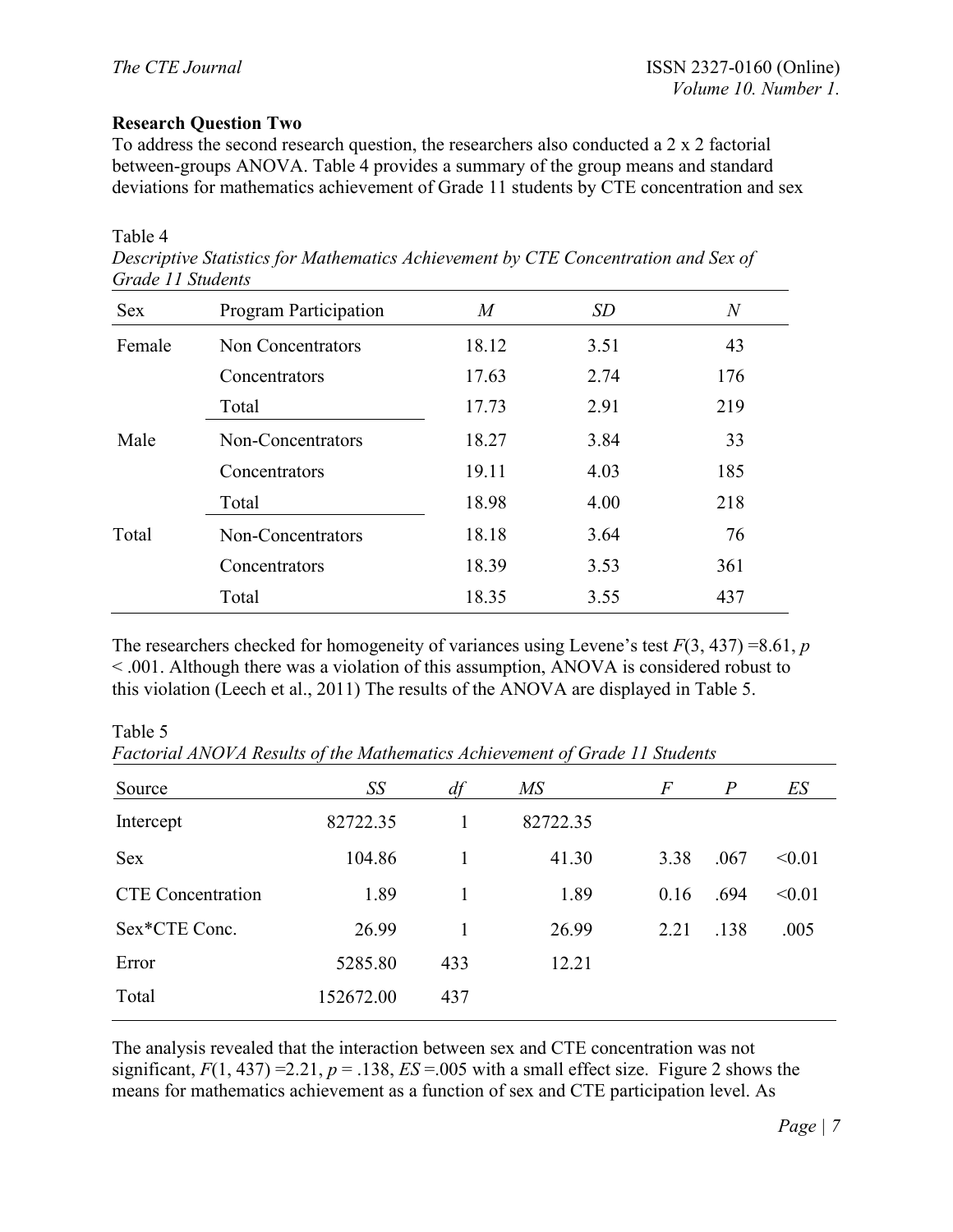with the interaction effect, the researchers found no statistically significant main effect for CTE concentration,  $F(1,437) = .155$ ,  $p = .694$ ,  $ES < 0.01$  or sex  $F(1, 437) = 3.38$ ,  $p = .067$ , *ES* < 0.08. In other words, neither CTE concentration or sex had discernable interaction or main effects on the mathematics achievement of Grade 11 students. In summary, results revealed that although concentrating in CTE classes did not have a significant beneficial effect on mathematics performance for Grade 10 or Grade 11 students, it did not have a detrimental effect for either group. Furthermore, this outcome was the same for male and female students.

## **Discussion**

In this study, the relationship between CTE concentration, sex, and mathematics readiness of 10th and 11th-grade students was examined. Results revealed that neither CTE concentration nor sex had significant interaction effects or main effects on students' mathematics readiness of either group. In discussing these findings, the researchers outline the limitations, implications, and recommendations for further inquiry about the impact of CTE concentration on the current and future academic success of high school students.

Specifically, results show that CTE concentration (four or more classes) neither helped nor hindered mathematics readiness. In essence, the mathematics performance on the ACT Aspire of 10th-grade students who completed four or more CTE courses was not different from their peers who completed fewer CTE courses. The researchers found the same to be true for 11th-grade students taking the ACT mathematics assessment. These findings are in line with Levesque et al. (2011), who found that CTE coursework had a neutral effect on academic achievement. Levesque et al. concluded that the achievement gap between CTE concentrators and other high school students has narrowed due to more students concurrently enrolling in both CTE programs of study and college-preparatory pathways. Partin (2016) reported equally interesting results for CTE students in Arizona where CTE concentrators outperformed the general high school population on the state examination. Partin inferred that this was because academic content was deeply embedded within CTE courses and instruction was aligned with state standards. The research findings however stand in contrast to those of Yettick et al. (2012) and Jacob (2017) that raise questions about the academic rigor of CTE programs and suggest that students in these programs have lower educational aspirations and lack strong academic outcomes.

The researchers found no interaction effect between CTE concentration and sex on students' mathematics performance. The mathematics performance of males and females did not differ whether or not they were CTE concentrators. The findings support Kersey et al. (2019) who found similarities between male and female neural functioning, indicating that mathematical processing develops at the same rate for boys and girls. Gunderson et al., (2011) found math attitudes form as a result of influences and interactions with parents and teachers due to sex expectations and biases.

## **Limitations**

The findings in this study must be considered in light of the following limitations. The researchers employed a causal-comparative strategy, which means findings should not be interpreted as implying causal relationships between gender, CTE concentration, and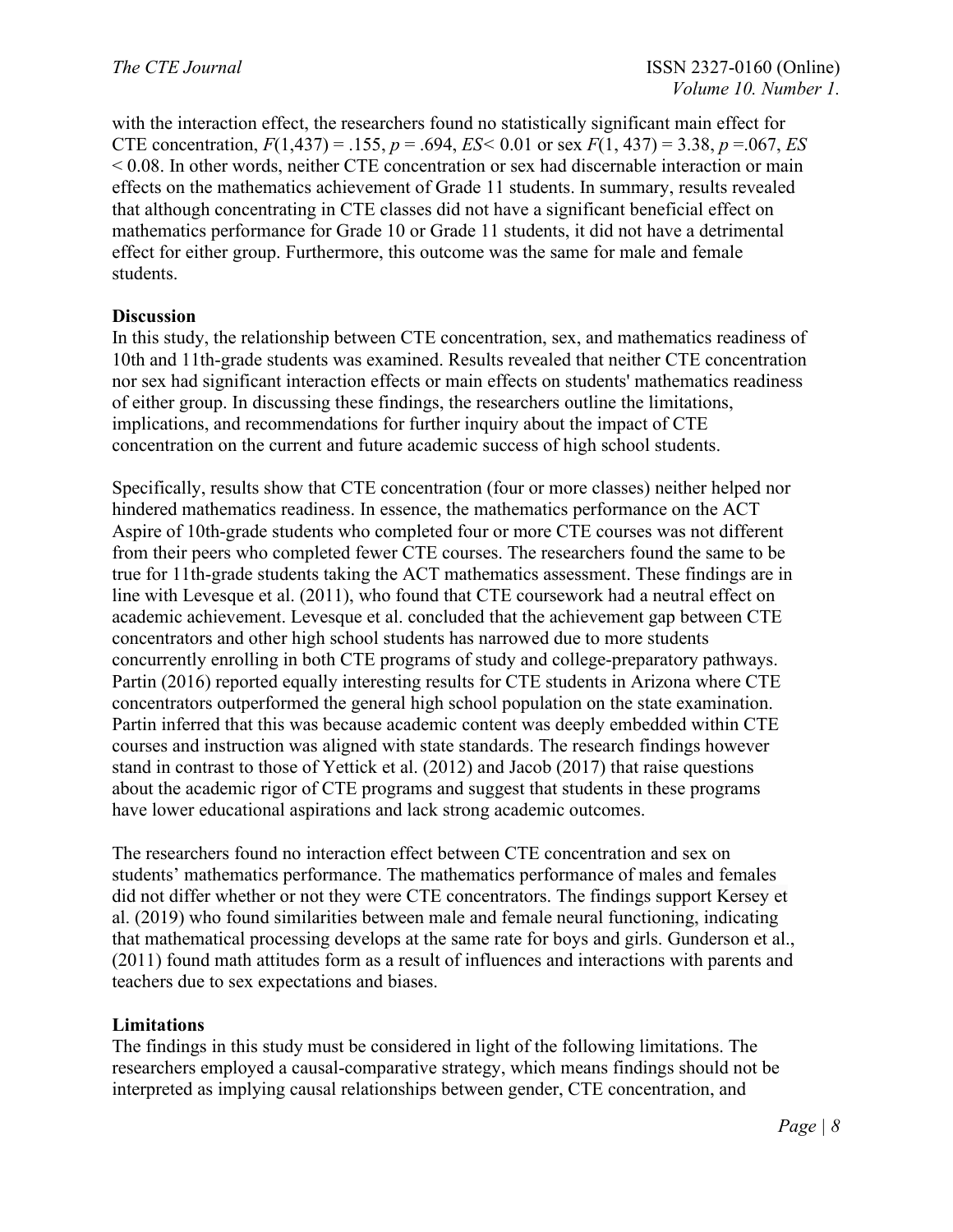mathematics achievement. Furthermore, this study did not account for the effect of other factors like parental expectations and intrinsic motivations (Froiland & Davison, 2016) that have been shown to influence high school mathematics performance. Additionally, the sample was limited to scores from students at two schools in Arkansas. This sample restriction could inadvertently affect external validity and the generalizability of the findings. Despite these limitations, the findings serve as an entry-level step to a clearer understanding of the complex relationship between high school curricular pathways and student outcomes.

### **Implications**

The study had two fundamental implications for CTE practitioners. Firstly, it signals a neutral relationship between CTE concentration and students' mathematics college achievement. This would suggest authentic mathematics learning experiences comparable to those in college preparatory mathematics classrooms are taking place in CTE classrooms. Indeed, with regards to mathematics performance, CTE concentration seems to have moved beyond the era of strictly vocational education outcomes. CTE concentration no longer reflects deficits in academic preparation but may actually lead to positive high school outcomes and post-secondary academic and career success.

Secondly, the researchers found no difference between male and female performance on the ACT Aspire or ACT. Like Ghasemi et al. (2019) researchers found very little separation between the sexes concerning mathematics achievement. But even beyond this, the research begins a conversation which has not been previously explored regarding the mathematics achievement of male and female CTE concentrators. Ultimately, this study provides a signal that CTE curricula as a whole is changing in a manner that makes old stereotypes about CTE just that - stereotypes. Invariably, further research is needed to confirm the findings and affirm the implications we have suggested in this paper.

### **Future Research**

It would be worthwhile to direct future research at uncovering other factors that may explain the closing gap in mathematics achievement between CTE concentrators and students in other high school pathways. Studies are also needed that operationalize mathematics achievement with measures other than the ACT and ACT Aspire (e.g., GPA, PISA). In the past, questions have been raised concerning the alignment of ACT-based assessments with Arkansas state standards and standards in other states (e.g., Achieve 2018, Davis-Becker, 2019). One thing is certain though, the mathematics preparation CTE concentrators are now receiving appears to provide them appropriate preparation for their college and career needs. It is no longer just your parent's vocational education.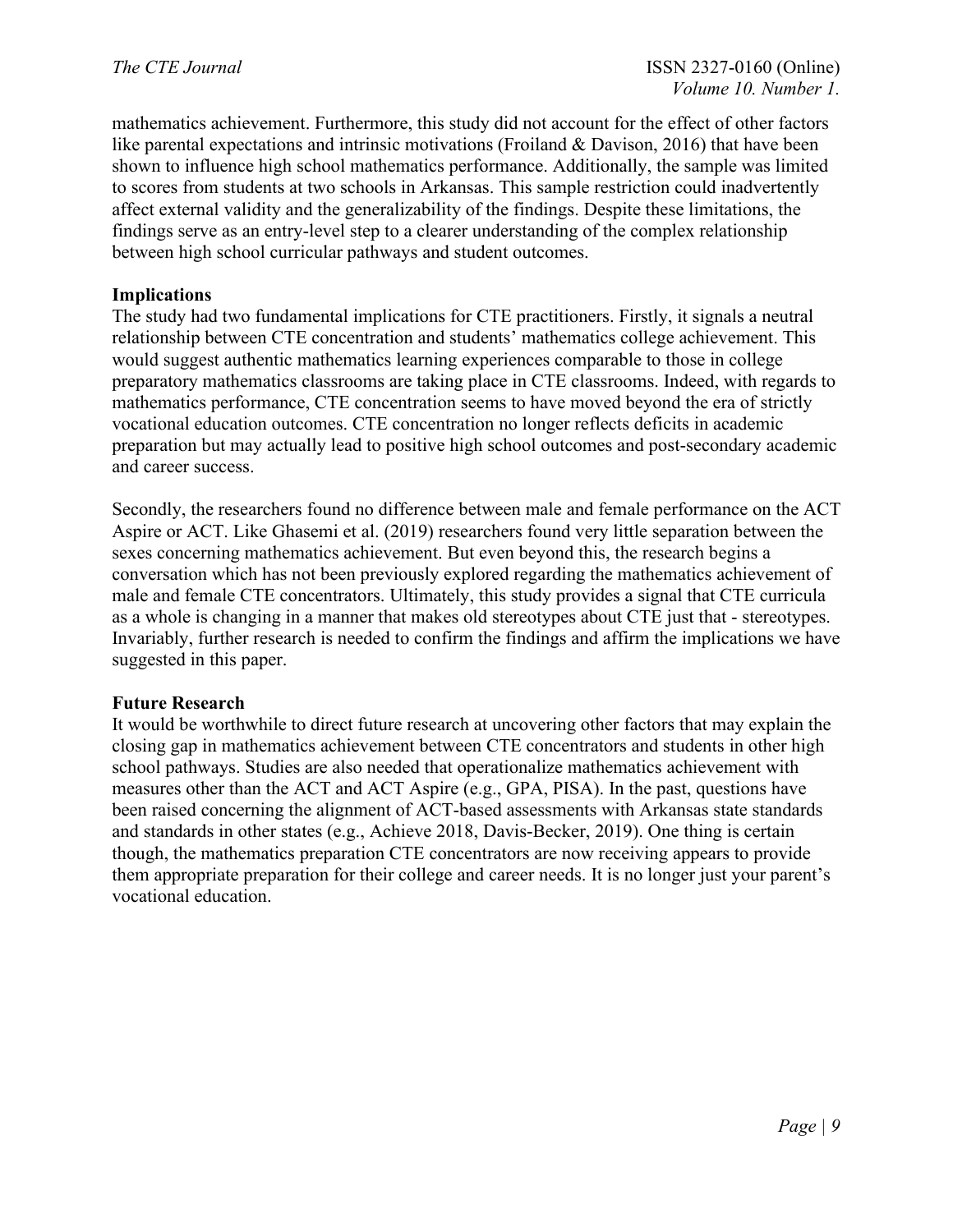### **References**

- Achieve. (2018). *Independent analysis of the alignment of the ACT to the common core state standards*, 5-7. Retrieved from https://files.eric.ed.gov/fulltext/ED596144.pdf
- ACT. (2014). *Gender gaps in high school GPA and ACT scores*. (Information Brief No.2014- 12). Retrieved from http[s://w](http://www.act.org/content/dam/act/unsecured/)ww.act.org/content/dam/act/unsecured/ documents/Infor-Brief-2014-12.pdf
- ACT. (2017). *ACT technical manual*. Retrieved from [h](http://www.act.org/)ttp://www.act.org/ content/dam/act/ unsecured/documents/ACT\_Technical\_Manual.pdf\_Technical\_Manual.pdf
- ACT. (2020). *ACT Aspire Your Data Gap Solved*. Retrieved from https://www.act.org/ content/act/en/products-and-services/act-aspire.html
- ACT Aspire. (2016). *Score scale*. Retrieved from http[s://w](http://www.discoveractaspire.org/assessments/score-scale/)ww.discoveractaspire.org/ assessments/score-scale/
- Aliaga, O., Kotamraju, P., & Stone, J. R., III. (2012). *A typology for understanding the career and technical education credit-taking experience of high school students*. Louisville, KY: National Research Center for Career and Technical Education, University of Louisville.
- Arkansas Department of Education. (2016). *The ACT profile report-state.* Retrieved from https:///arkansased.gov/pubic/userfiles/Learning\_Services/Student%20Assesseme nt/2017/2016-2017\_ACT\_Profile\_Report.pdf
- Arkansas Department of Education. (2020). *My School Info*. Retrieved from https:// myschoolinfo.arkansas.gov/
- Arkansas Department of Education. (2021). *Perkins V State Plan Overview.* Retrieved from https://dcte.ade.arkansas.gov/Page/PerkinsV
- Arneson, A., Hodara, M., & Klein, S. (2020). Career and technical education in Oregon: Exploring who participates in high school and the outcomes they achieve. In *Regional Educational Laboratory Northwest*. Regional Educational Laboratory Northwest.
- Bonner, S., & Thomas, A. (2017). The effect of providing instructional facilitation on student college readiness. *Instructional Science, 45*(6), 769–787. https://doi.org/10.1007/ s11251-017-9426-0
- Bottoms, G. (2020). The voice of CTE success. *Techniques*, *95*(3), 18-25.
- Bozick, R., & Dalton, B. (2013). Balancing career and technical education with academic coursework: The consequences for mathematics achievement in high school. *Educational Evaluation and Policy Analysis*, *35*(2), 123-138. doi:10.3102/ 0162373712453870 *CTE is your STEM strategy* (2013). https://careertech.org/resource/cte-is-your-stemstrategy
- Cogan, L. S., Schmidt, W. H., & Guo, S. (2019). The role that mathematics plays in college- and career-readiness: evidence from PISA. *Journal of Curriculum Studies, 51*(4), 530–553. https://doi.org/10.1080/00220272.2018.1533998
- Davis-Becker, S. (2019). *Alignment of the ACT Aspire summative assessments to the Arkansas*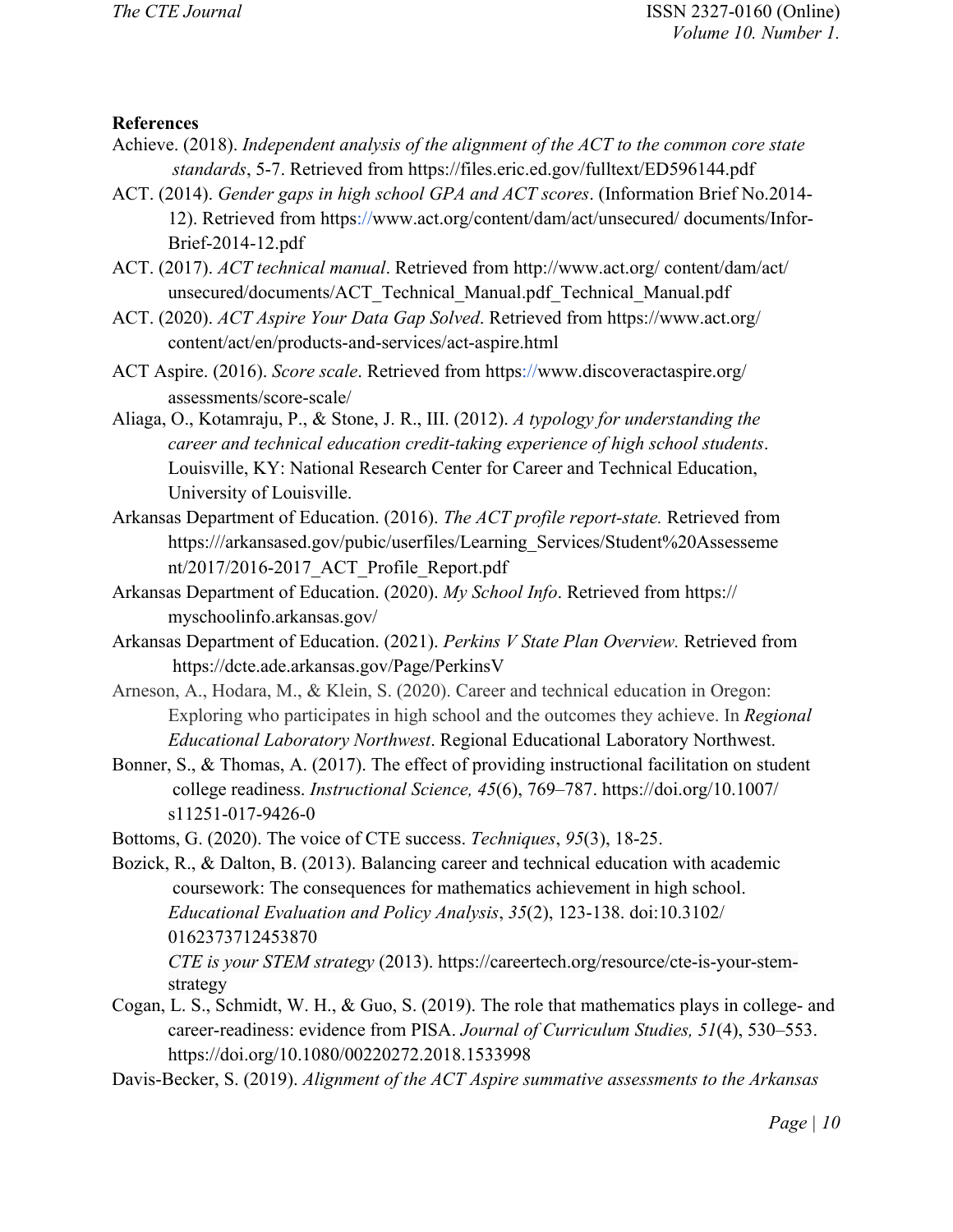*content standards.* ACS Ventures, LLC., page 27. Retrieved from https://arktimes.com/ wp-content/uploads/2019/10/Final-ACT-Aspire-Alignment-to-AR-Standards-Report-19071712-1.pdf

- Dougherty, S. M. (2016). *Career and technical education in high school: Does it improve student outcomes?* Retrieved from ERIC database. (ED570132)
- Froiland, J. M., & Davison, M. L. (2016). The longitudinal influences of peers, parents, motivation, and mathematics course-taking on high school math achievement. *Learning and Individual Differences*, 50, 252-259.
- Ghasemi, E., Burley, H., & Safadel, P. (2019). Gender differences in general achievement in mathematics: An international study. *New Waves-Educational Research and Development Journal, 22*(1), 27–54.
- Gottfried, M. A., Bozick, R., & Srinivasan, S. V. (2014). Beyond academic math: The role of applied STEM coursetaking in high school. *Teachers College Record*, *116*(7), 1- 35.
- Gunderson, E.A., Ramirez, G., Levine, S.C., & Beilock, S. (2011). The role of parents and teachers in the development of gender-related math attitudes. *Sex Roles 66*, 153–166. https://doi.org/10.1007/s11199-011-9996-2
- IBM Corp. (2013). *IBM SPSS Statistics for Windows*. Armonk, NY: IBM Corp. Retrieved from https://www.ibm.com/analytics/spss-statistics-software
- Jacob, B. A. (2017). *What we know about career and technical education in high school*. Cambridge, MA: Hoover Institution, Leland Stanford Junior University. Retrieved fro[m](http://educationnext.org/know-career-technical-education-high-school/) http://educationnext.org/know-career-technical-education-high-school/
- Jonsson, B., & Johan, L. (2014). Learning mathematics through algorithmic and creative reasoning. *The Journal of Mathematical Behavior, 36*(12), 20-32.
- Kantrov, I. (2014). *Opportunities and challenges in secondary career and technical education.*  Waltham, MA: Education Development Center, Inc.
- Kersey, A. J., Csumitta, K. D., & Cantlon, J. F. (2019). Gender similarities in the brain during mathematics development. *npj Science Learning, 4*(19), 1-7. doi: https://doi.org/10.1038/ s41539-019-0057-x
- Leech, N. L., Barrett, K. C., Morgan, G. A., & Leech, N. L. (2011). *IBM SPSS for intermediate statistics: Use and interpretation*. New York, NY: Routledge.
- Levesque, K., Wun, J., & Green, C. (2011). *Statistics in brief: Science achievement and occupational career/technical education course taking in high school: The class of 2005* (NCES Report No. 2010-021). Retrieved from ERIC database. (ED509777)
- McVicar, B. (2017, October 12). *Enrollment climbing in Michigan's CTE programs, but completion rates remain low.* Michigan Live. Retrieved from https://www.mlive.com/ news/2017/10/enrollment\_climbing\_in\_michiga.html
- National Center for Education Statistics. (2019). *Results from the 2019 mathematics and reading Assessments at Grade 12.* Retrieved from<https://www.nationsreportcard.gov/> highlights/mathematics/2019/g12/